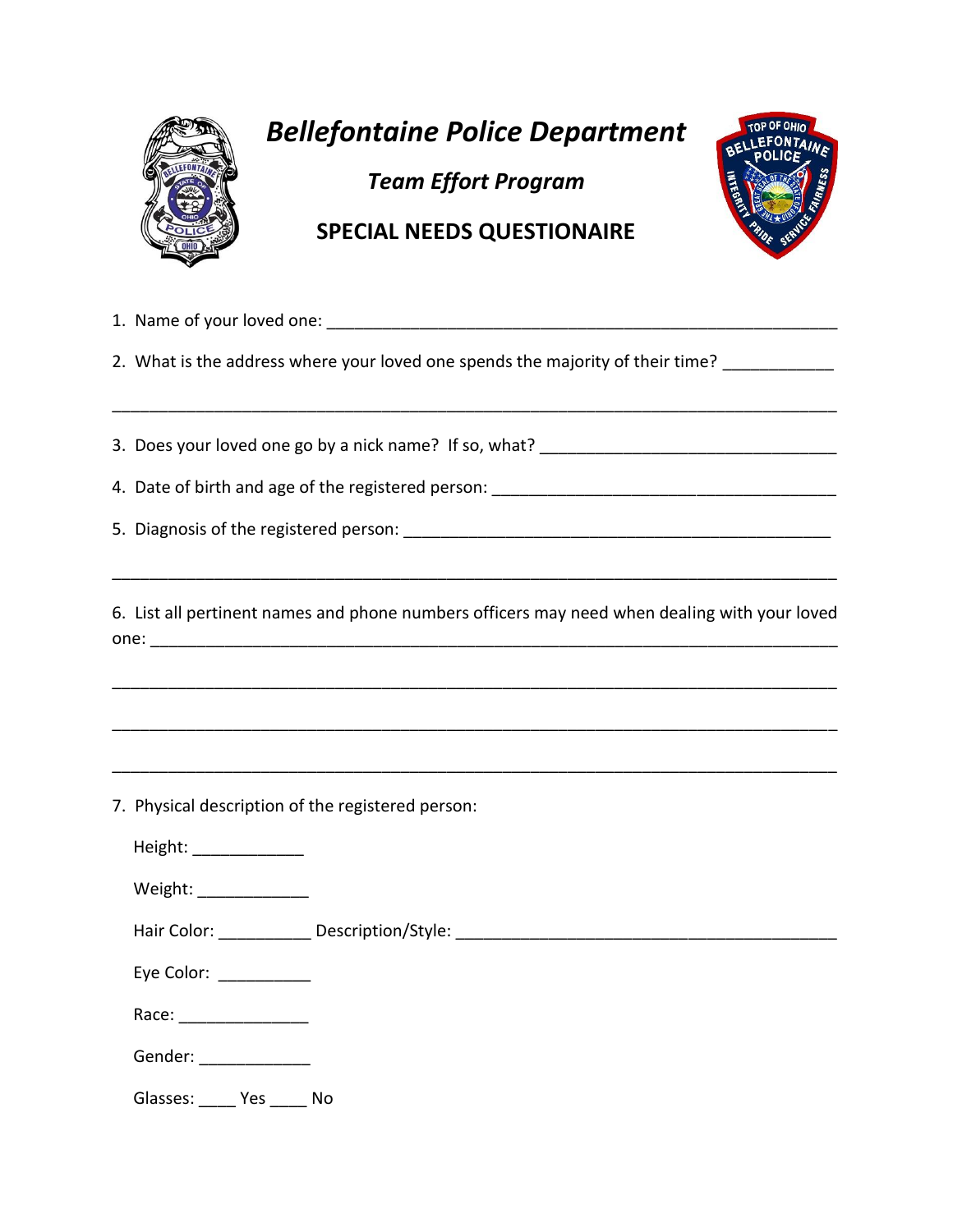| 8. Is there a special interest (outside of their residence) that your loved one is drawn to?        |  |  |  |
|-----------------------------------------------------------------------------------------------------|--|--|--|
| (For example: trains, water, woods, parks, shopping stores, traffic, etc.) [10001]                  |  |  |  |
|                                                                                                     |  |  |  |
| 9. Has your loved one ever ran away or been reported as missing? If so, where were they             |  |  |  |
| ,我们就会在这里的人,我们就会在这里的人,我们就会在这里的人,我们就会在这里的人,我们就会在这里的人,我们就会在这里的人,我们就会在这里的人,我们就会在这里的人                    |  |  |  |
| 10. Is the registered person verbal or non-verbal? Explain in detail; _____________________________ |  |  |  |
|                                                                                                     |  |  |  |
| 11. Does the registered person fear Police or Fire-EMS personnel or emergency vehicles?             |  |  |  |
|                                                                                                     |  |  |  |
| 12. Name of care givers, parents, grandparents or other family members involved in your loved       |  |  |  |
|                                                                                                     |  |  |  |
|                                                                                                     |  |  |  |
|                                                                                                     |  |  |  |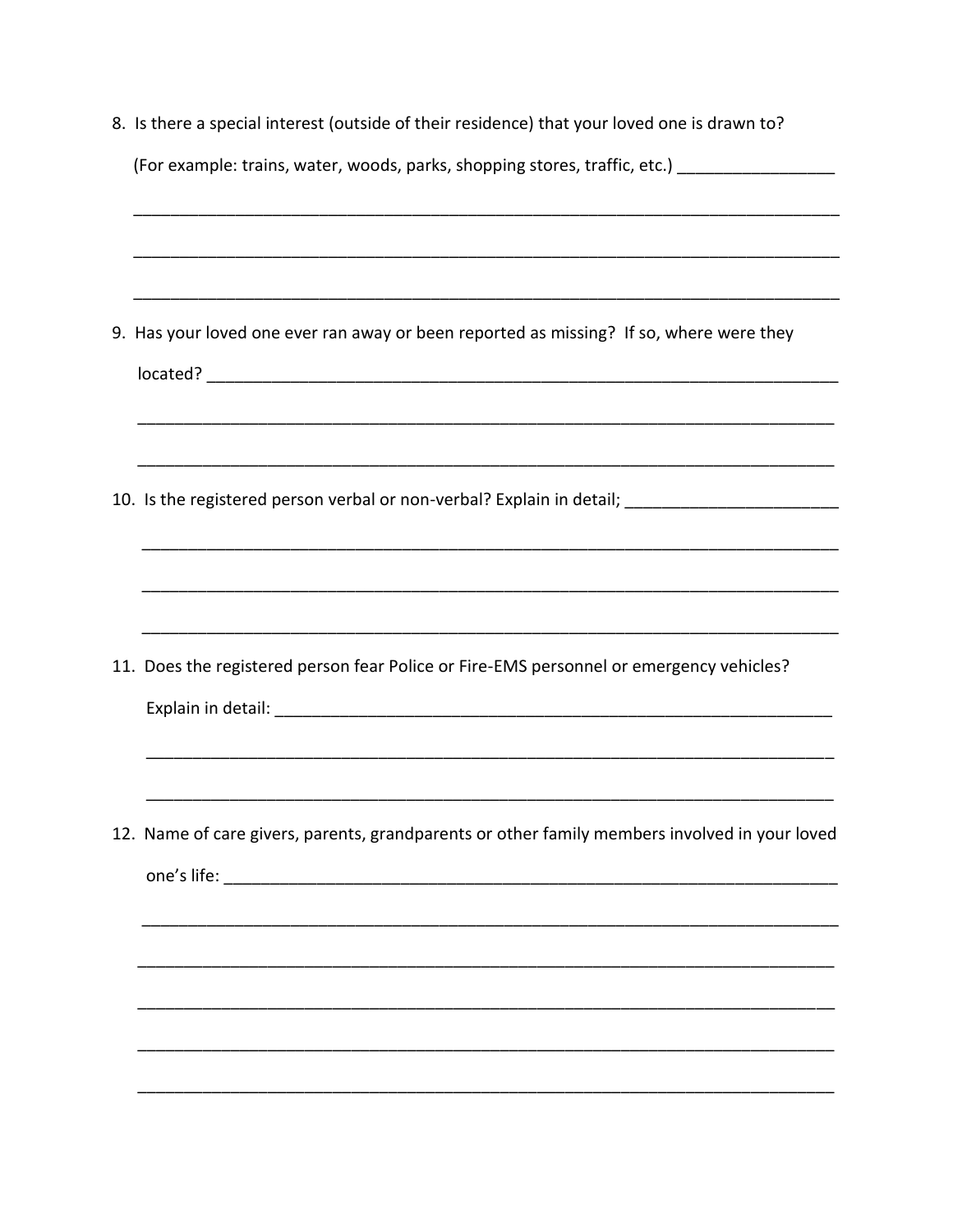13. If your loved one becomes confrontational, how could Officers or Rescue Personnel calm them without your presence? The contract of the contract of the contract of the contract of the contract of the contract of the contract of the contract of the contract of the contract of the contract of the contract of th \_\_\_\_\_\_\_\_\_\_\_\_\_\_\_\_\_\_\_\_\_\_\_\_\_\_\_\_\_\_\_\_\_\_\_\_\_\_\_\_\_\_\_\_\_\_\_\_\_\_\_\_\_\_\_\_\_\_\_\_\_\_\_\_\_\_\_\_\_\_\_\_\_\_\_ \_\_\_\_\_\_\_\_\_\_\_\_\_\_\_\_\_\_\_\_\_\_\_\_\_\_\_\_\_\_\_\_\_\_\_\_\_\_\_\_\_\_\_\_\_\_\_\_\_\_\_\_\_\_\_\_\_\_\_\_\_\_\_\_\_\_\_\_\_\_\_\_\_\_\_ \_\_\_\_\_\_\_\_\_\_\_\_\_\_\_\_\_\_\_\_\_\_\_\_\_\_\_\_\_\_\_\_\_\_\_\_\_\_\_\_\_\_\_\_\_\_\_\_\_\_\_\_\_\_\_\_\_\_\_\_\_\_\_\_\_\_\_\_\_\_\_\_\_\_\_ 14. Are you willing to allow the Bellefontaine Police Department to place your address and information of your loved one's needs into the department's data base to insure that officers are better prepared to handle any situation that might arise? \_\_\_\_\_\_\_\_\_\_\_\_\_\_\_ \_\_\_\_\_\_\_\_\_\_\_\_\_\_\_\_\_\_\_\_\_\_\_\_\_\_\_\_\_\_\_\_\_\_\_\_\_\_\_\_\_\_\_\_\_\_\_\_\_\_\_\_\_\_\_\_\_\_\_\_\_\_\_\_\_\_\_\_\_\_\_\_\_\_ 15. Please explain in detail any other important information that we may need to know that might assist us in not triggering a violent response from your loved one: \_\_\_\_\_\_\_\_\_\_\_\_\_\_\_\_\_\_\_\_\_\_\_\_\_\_\_\_\_\_\_\_\_\_\_\_\_\_\_\_\_\_\_\_\_\_\_\_\_\_\_\_\_\_\_\_\_\_\_\_\_\_\_\_\_\_\_\_\_\_\_\_\_\_ \_\_\_\_\_\_\_\_\_\_\_\_\_\_\_\_\_\_\_\_\_\_\_\_\_\_\_\_\_\_\_\_\_\_\_\_\_\_\_\_\_\_\_\_\_\_\_\_\_\_\_\_\_\_\_\_\_\_\_\_\_\_\_\_\_\_\_\_\_\_\_\_\_\_ \_\_\_\_\_\_\_\_\_\_\_\_\_\_\_\_\_\_\_\_\_\_\_\_\_\_\_\_\_\_\_\_\_\_\_\_\_\_\_\_\_\_\_\_\_\_\_\_\_\_\_\_\_\_\_\_\_\_\_\_\_\_\_\_\_\_\_\_\_\_\_\_\_\_ \_\_\_\_\_\_\_\_\_\_\_\_\_\_\_\_\_\_\_\_\_\_\_\_\_\_\_\_\_\_\_\_\_\_\_\_\_\_\_\_\_\_\_\_\_\_\_\_\_\_\_\_\_\_\_\_\_\_\_\_\_\_\_\_\_\_\_\_\_\_\_\_\_\_ 16. Does your loved one have any triggers i.e.: lights, sirens, loud radio noise? \_\_\_\_\_\_\_\_\_\_\_\_\_\_\_\_\_ \_\_\_\_\_\_\_\_\_\_\_\_\_\_\_\_\_\_\_\_\_\_\_\_\_\_\_\_\_\_\_\_\_\_\_\_\_\_\_\_\_\_\_\_\_\_\_\_\_\_\_\_\_\_\_\_\_\_\_\_\_\_\_\_\_\_\_\_\_\_\_\_\_\_ \_\_\_\_\_\_\_\_\_\_\_\_\_\_\_\_\_\_\_\_\_\_\_\_\_\_\_\_\_\_\_\_\_\_\_\_\_\_\_\_\_\_\_\_\_\_\_\_\_\_\_\_\_\_\_\_\_\_\_\_\_\_\_\_\_\_\_\_\_\_\_\_\_\_ \_\_\_\_\_\_\_\_\_\_\_\_\_\_\_\_\_\_\_\_\_\_\_\_\_\_\_\_\_\_\_\_\_\_\_\_\_\_\_\_\_\_\_\_\_\_\_\_\_\_\_\_\_\_\_\_\_\_\_\_\_\_\_\_\_\_\_\_\_\_\_\_\_\_ \_\_\_\_\_\_\_\_\_\_\_\_\_\_\_\_\_\_\_\_\_\_\_\_\_\_\_\_\_\_\_\_\_\_\_\_\_\_\_\_\_\_\_\_\_\_\_\_\_\_\_\_\_\_\_\_\_\_\_\_\_\_\_\_\_\_\_\_\_\_\_\_\_\_ 17. Address you would like your Team Effort Program card mailed to? \_\_\_\_\_\_\_\_\_\_\_\_\_ \_\_\_\_\_\_\_\_\_\_\_\_\_\_\_\_\_\_\_\_\_\_\_\_\_\_\_\_\_\_\_\_\_\_\_\_\_\_\_\_\_\_\_\_\_\_\_\_\_\_\_\_\_\_\_\_\_\_\_\_\_\_\_\_\_\_\_\_\_\_\_\_\_\_\_

\_\_\_\_\_\_\_\_\_\_\_\_\_\_\_\_\_\_\_\_\_\_\_\_\_\_\_\_\_\_\_\_\_\_\_\_\_\_\_\_\_\_\_\_\_\_\_\_\_\_\_\_\_\_\_\_\_\_\_\_\_\_\_\_\_\_\_\_\_\_\_\_\_\_\_